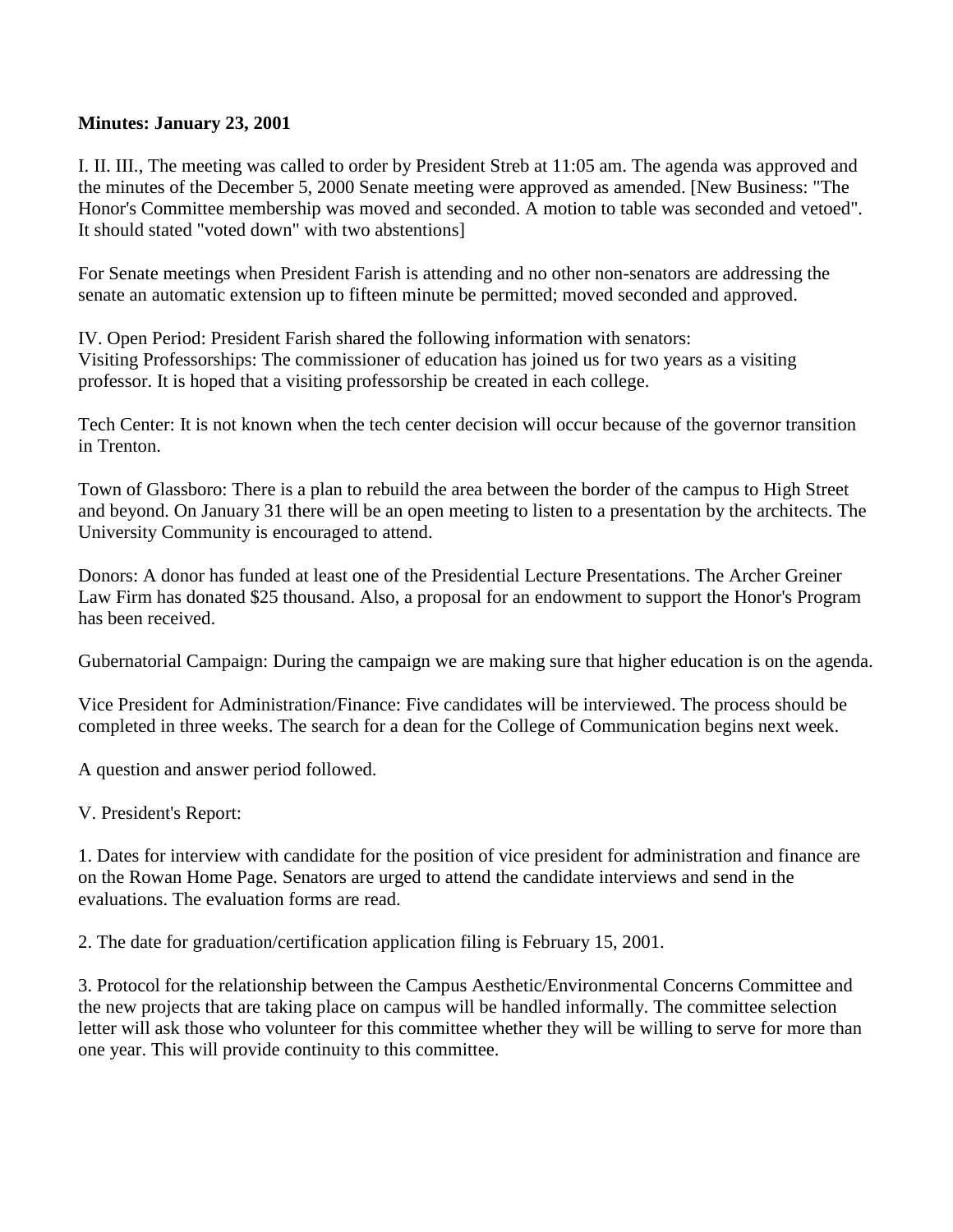4. Written guidelines for the selection of the Honor's Committee chairperson have not been received as yet.

5. The concerns expressed regarding SIRs, protocol and administration of such will be discussed in a meeting with Bob Zazzali, and the union leadership.

6. The Mardi Gras Ball will be held on Friday, February 23. It is sponsored by President and Mrs. Farish and the Senate Executive Committee.

7. The tuition wavier for dependents is a union matter rather than a Senate matter. President Farish said it would cost \$500 thousand to \$2 million over a period of time. It is on his agenda.

8. The SGA Jail/Bail will be held on January 31 in the Student Center.

VI. Regular Business - Standing Committee Reports

1.Curriculum Committee (Itzkowitz): The following was moved and approved:

- 1. College of Business Accounting/Finance Department: SCC#00-01- 103 (Process C) Pre-M.S. in Accounting .
- 2. College of Communication College Writing Department: SCC#00-01- 210 (Process C) Department Name Change From College Writing to Composition and Rhetoric

The following curriculum proposals are announced and will be forwarded to the provost office:

- 1. College of Business: Management/MIS Dept.
	- o New Course: SCC#00-01-109 I.S. Dimension of E-Business; Undergraduate.
	- o Minor Change: SCC#00-01-111 Remove Quantitative Methods for Business as Foundation Course for Pre- MBA. Add Calculus Techniques and Applications and Statistics I as Foundation Course for Pre-MBA; Graduate.
- 2. College of Communication College Writing Dept.
	- o New Course: SCC#00-01-211 Managerial Communication; Graduate.
- 2. Intercollegiate Athletics (Meyers): The Committee will meet in February.

3. Learning Outcomes Assessment (Newell): The Committee will meet in February.

4. Professional Ethics and Welfare (Hasit): The administration is in the process of developing a University Ethics Policy. The Committee will meet to discuss this policy.

5.Promotion (Dinsmore): The next meeting will be on January 31.

6. Recruitment, Admissions and Retention (Hartman): The Committee has been reviewing the retention and recruitment of minorities, looking at the various high school liaison efforts and considering how to coordinate them in some sort of bridge between high schools and Rowan.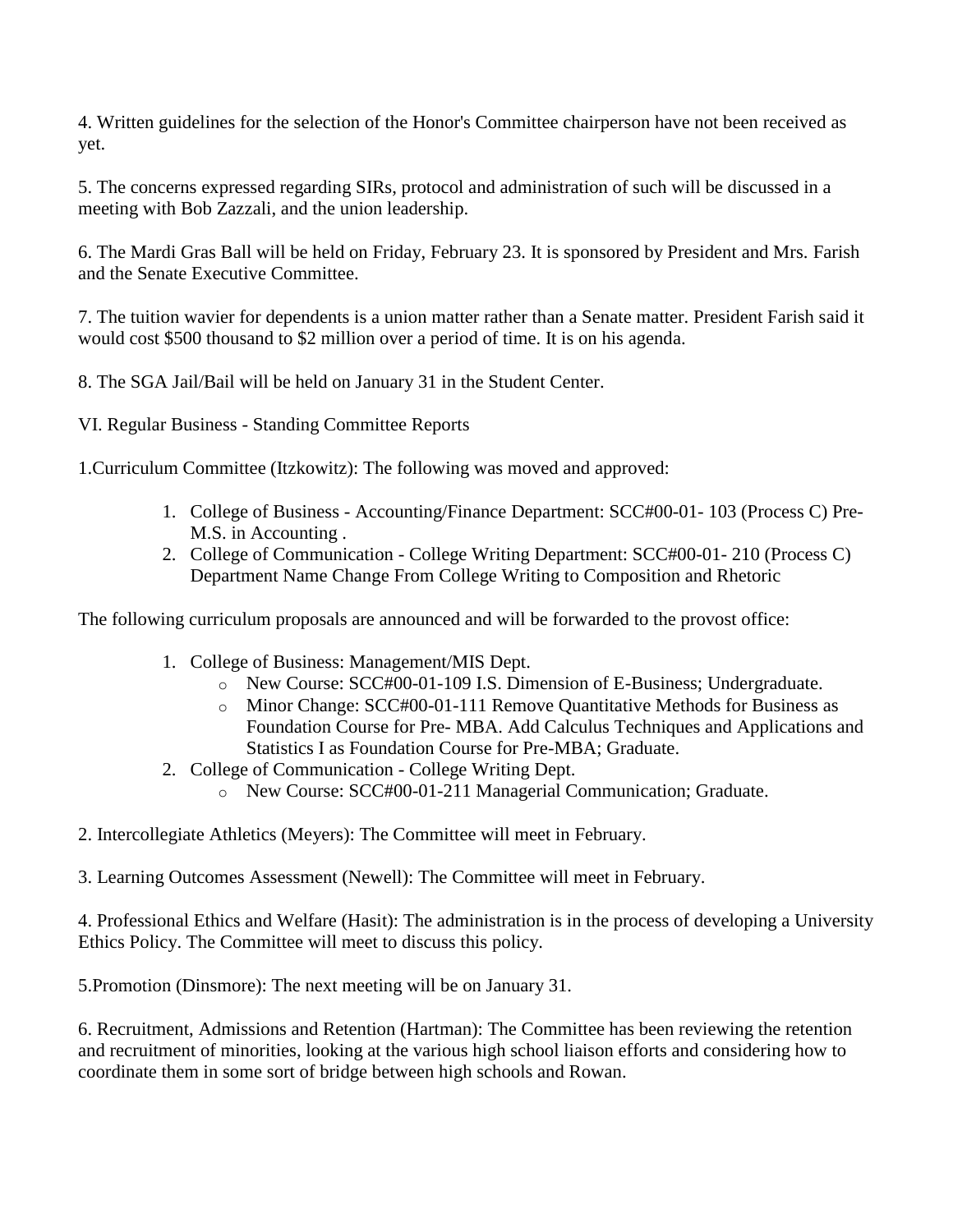7. Research and Technological Resources (Lobo): No report.

8. Sabbatical Leave (Spencer): The issues of longevity have been resolved and the candidates should receive the information by the end of this week.

9. Student Relations (Mallory Church): The following recommendation was moved and seconded.

- a. The current policy on religious observance be placed in the scheduling book each semester.
- b. A centralized calendar be provided on hardcopy and on the Rowan Web Page noting religious holidays. The Vice President of Student Affairs be responsible for the implementation of the above.

10.Tenure and Recontracting (Maxson): No report.

This motion was approved as amended.

11.University Budget and Planning (Schmelz): The Committee will meet in February. The committee will participate in interviewing candidates for the Vice President of Administration/Finance.

12. Academic Policy/Procedures (Levinowitz): The following was moved and approved as amended: Rowan University requires that all members of its academic community comply with copyright and database protection laws and publisher/distributor licensing agreements governing the use, reproduction, and distribution of intellectual property in whatever format or medium. Furthermore, each professional should comply with the fair use guidelines regarding classroom use.

13. Campus Aesthetics/Environmental Concerns ( Rusch): The Committee will meet on Friday. Several trees surrounding Bosshart will either be moved or cut down because of construction. However, for every two trees that die, three will be planted.

14. Career Development (Siefring): The Committee will meet in February.

15.Committee on Committees (Lehr): No report.

VII. Old Business: Discussion about University policy that re-entrants should matriculate back into the same academic program as when they took a leave or withdrew from the University.

VIII. New Business: None

Meeting adjourned at 12:30pm

Rowan University Senate Attendance January 23, 2001

51 Senators Present: F. Adelson, H. Appelson, J. Benevento, B. Caswell, E. Chaloupka, S. Chung, C. Clark, R. Fitzgerald, D. Gilchrist, H. Hartman, C. Hasit, D. Hathaway, K. Hughes, M. Ikpah, M. Itzkowitz, L. Kaplis-Hohwald, L. Kress, T. Lehr, L. Levinowitz, M.S. Li, A. Lobo, J. Mallory Church, R. McBee[alt. for J. Moss - on sabbatical], A. Marchese, M. Marino, B. Marlin, J. Maxson, M. Meyers, D.